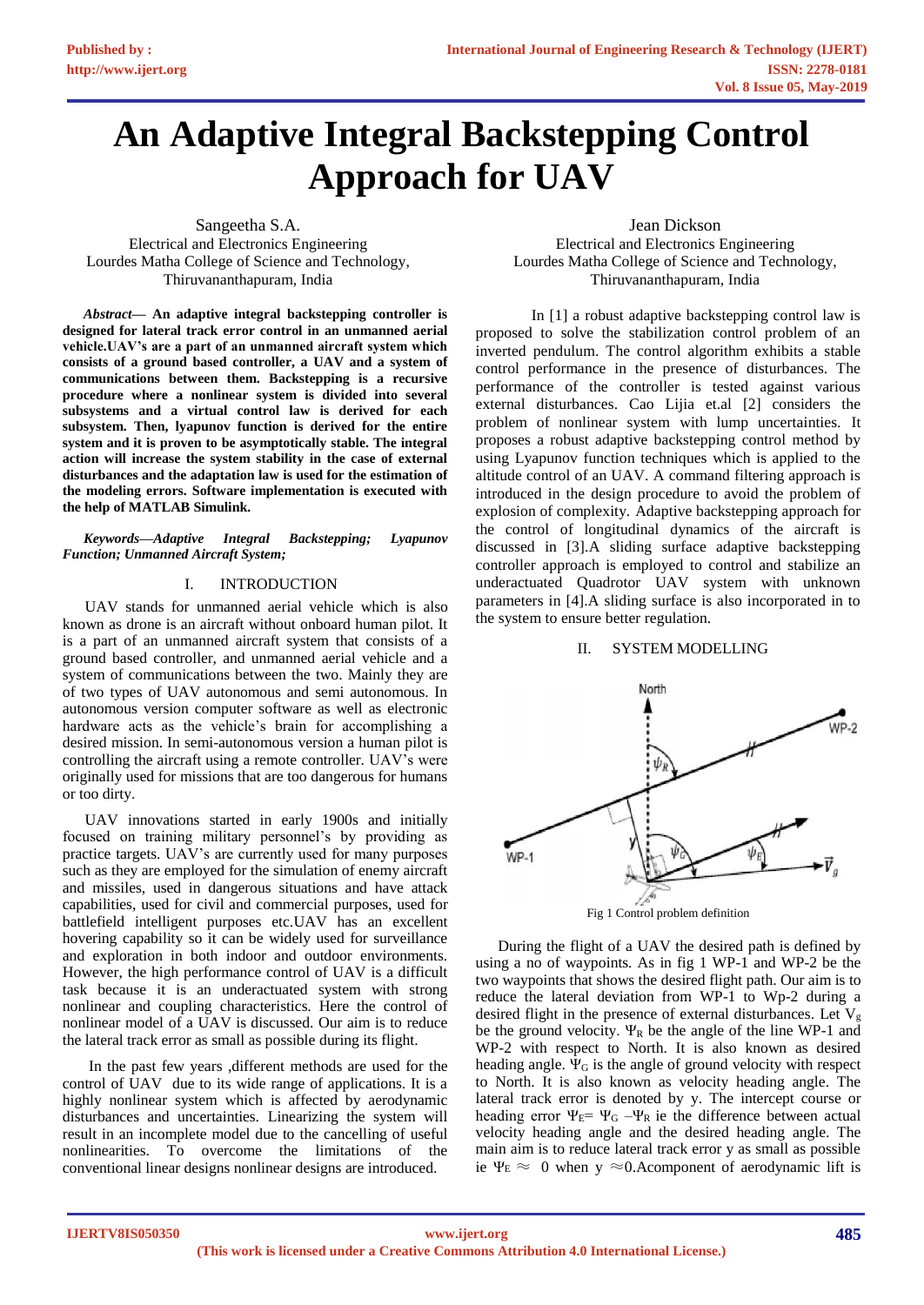used by aerial vehicles so that lateral track error is reduced by generating lateral acceleration. Banking or rolling of vehicle helps to produce lateral acceleration.



Fig 2 Component of lift during steady level flight

Taking only V for ground velocity and equating vertical component of ground velocity to rate of change of lateral distance y.

$$
y = V \sin \Psi_E \tag{1}
$$

As shown in fig 2 the vertical component of lift is balanced by weight and the horizontal component of lift is balanced by centrifugal force.the aircraft is banked at an angle ɸ during a steady coordinated turn.

$$
L\cos\phi = mg\tag{2}
$$

$$
L\sin\phi = mV^2/R\tag{3}
$$

Where  $L$  is the lift,  $R$  is the radius of turn,  $g$  is the gravitational force, m is the mass of the vehicle,  $\phi$  is the bank angle, V is the ground speed.

From (2) and (3) 
$$
\lim_{x \to 0} \frac{1}{x} \cdot \frac{V^2}{V^2} \tag{4}
$$

$$
\tan \phi = V^2 / Rg \tag{4}
$$

During a stedy turn relation between tangential and angular velocity is given by

$$
V = R\Psi_G \tag{5}
$$

$$
\tan \phi = (V \Psi^*_{\mathbf{G}}) / g \tag{6}
$$

Assuming outer control loop dynamics slower than the inner control loop dynamics  $\phi \approx \phi_R$  and reference path course will not change quickly ie  $\Psi_R \approx 0$ ,  $\Psi_E \approx \Psi_G$  then equation (6) becomes

 $\tan \phi_R = (V \Psi^*E)/g$  (7)

Let u= tan  $\phi_R$  be the control i/p

$$
u = (V \Psi_{E})/g \tag{8}
$$

Then the state equations are

$$
Y = V \sin \Psi_E \tag{9}
$$

$$
\Psi_{\mathcal{E}}^{\bullet} = (g/V)u\tag{10}
$$

# III. ADAPTIVE INTEGRAL BACKSTEPING CONTROLLER DESIGN

# *A. Backstepping controller design*

| $Y = V \sin \Psi_E$ |  | (11) |
|---------------------|--|------|
|---------------------|--|------|

$$
\Psi_{E} = (g/V)u \tag{12}
$$

Let  $x_1=y$  and  $x_3=y_E$ 

Therefore the state enqs are

$$
\mathbf{x}_1 = \mathbf{x}_2
$$

 $x_2 = gucos x_3$ 

Let the lyapunov function be

$$
V_1(x) = (1/2) x_1^2
$$
  
\n
$$
V_1^*(x) = x_1x_2
$$
  
\n
$$
x_2^{des} = -c_1x_1
$$
  
\ni.e. 
$$
V_1^*(x) = c_1x_2^2 < 0
$$

ie  $V_1'(x) = -c_1x_1^2 < 0$ 

Therefore the system is asymptotically stable since the first derivative of lyapunov function is negative definite. Let an error variable be defined as  $z = x_2-x_2^{des}$  for change of coordinates.

Considering subsystem 2 ,Let the lyapunov function be

$$
V_2(x) = (1/2)x_1^2 + (1/2) z^2
$$
  
\n
$$
V_2^*(x) = -c_1x_1^2 + zz^2
$$
  
\nSub  $z^* = \text{gucos}x_3 + c_1x_2$  in  $V_2^*(x)$   
\n
$$
V_2^*(x) = -c_1x_1^2 + z[\text{gucos}x_3 + c_1x_2]
$$

To make  $V_2(x)$  negative definite globally stabilizing control law is

$$
u = (1/g\cos x_3)(-c_1x_2-c_2z)
$$
 (13)

Sub in  $V_2(x) = -c_1x_1^2 - c_2z^2 < 0$ 

So the system ensures asymptotic stability in the design phase itself.

### *B. Adaptive integral backstepping controller design*

The state equations are

$$
x_1 = x_2 \tag{14}
$$

$$
x_2 = \phi u \cos x_3 \tag{15}
$$

where  $\phi$  is an unknown constant parameter and is taken as

$$
\Phi = \text{gcosx}_3 \tag{16}
$$

Considering subsystem 1, Let the lyapunov function be

$$
V_1(x) = (1/2) x_1^2
$$
  
\n
$$
V_1'(x) = x_1x_2
$$
  
\n
$$
x_2^{des} = -c_1x_1
$$
  
\ni.e 
$$
V_1'(x) = -c_1x_1^2 < 0
$$

Therefore the system is asymptotically stable since the first derivative of lyapunov function is negative definite. Let an error variable be defined as  $z = x_2-x_2^{des}$  for change of coordinates.

$$
z' = x_2' - x_2'^{des}
$$

ie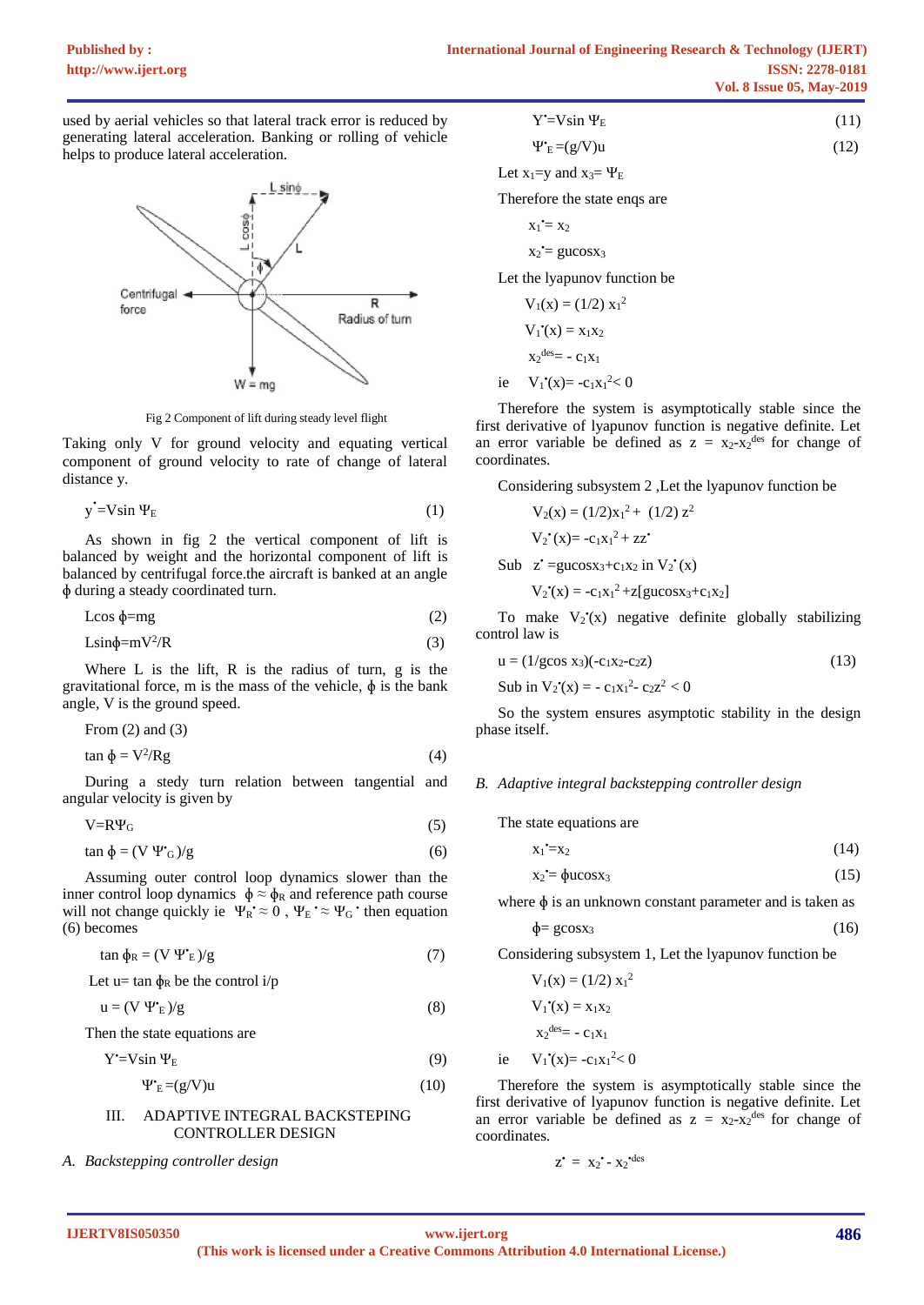$z^* = \phi u + c_1 x_2$ 

Considering subsystem 2 ,Let the lyapunov function be

$$
V_2(X) = \frac{1}{2}X_1^2 + \frac{1}{2}Z^2 + \frac{1}{2\gamma}\tilde{\phi}^2
$$

Where

$$
\tilde{\phi} = \phi - \hat{\phi}
$$
  

$$
v_2^*(x) = -c_1 x_1^2 + zz^2 + \frac{1}{\gamma_1} \tilde{\phi} \tilde{\phi}
$$

Sub z' in  $V_2$ '(x) then the control law is obtained as

$$
u = (1/\phi^{\wedge} \cos x_3)[-c_1x_2-c_2z] \tag{17}
$$

•

The parameter adaptation law is obtained as

$$
\phi^{\hat{ }}^{\hat{ }}=z\gamma u\cos x_3\tag{18}
$$

Then the derivative

$$
V_2(x) = -c_1x_1^2 - c_2z^2 < 0
$$

Eqn (17) and eqn (18) will ensure asymptotic stability of the system.

#### IV. SIMULATION RESULTS AND DISCUSSIONS

In this section the performance of adaptive integral backstepping controller for the lateral track error control is discussed. Table 1 show the values of parameters which are used for the simulation.

| Param<br>eter  | <b>Description</b>                     | <b>Values</b> | <b>Units</b>       |
|----------------|----------------------------------------|---------------|--------------------|
| m              | <b>Aircraft Mass</b>                   | 10            | Kg                 |
| Q              | Dynamic<br>Pressure                    | 80.05         |                    |
| S              | Wing Area                              | 0.2712        | m <sup>2</sup>     |
| $I_{x}$        | Moment of<br>inertia around X-<br>axis | 0.14641       | Kg. m <sup>2</sup> |
| $I_Y$          | Moment of<br>inertia around Y-<br>axis | 0.11995       | Kg. m <sup>2</sup> |
| $I_z$          | Moment of<br>inertia around Z-<br>axis | 0.26547       | Kg. m <sup>2</sup> |
| g              | Acceleration due<br>to gravity         | 9.8           | m/s <sup>2</sup>   |
| m <sub>a</sub> | Empty Weight                           | 0.0568        | Kg                 |
| AR             | <b>Aspect Ratio</b>                    | 2.42          |                    |
| γ              | <b>Adaptation Gain</b>                 | 0.2           |                    |
| $V_{\rm a}$    | Aircraft Velocity                      | 11.432        | m/s                |

TABLE 1 Simulation Parameter Values



Fig 3 Variation of lateral track error w.r.t time.

Fig 3 shows the variation of lateral track error when backstepping controller is applied to the system with an initial condition  $0.3$ . When c1=1 and c2=5 small overshoot is obtained and settling time is about nearly 6 sec. As c1and c2 is increased the settling time is reduced. At  $c1=20$  and  $c2=50$ the settling time is about 0. 5sec which shows that the regulation holds good for high values of gain.



Fig 4 Variation of lateral track error w.r.t time (AIBC)

Fig 4 shows the variation of lateral track error when adaptive integral backstepping controller is applied to the system with an initial condition  $0.3$ . When c1=1 and c2=5 small overshoot is obtained and settling time is about nearly 6.2 sec. As c1and c2 is increased the settling time is reduced. At c1=20 and c2=50 the settling time is about 0. 6 sec. From the simulation results, we can say that the system converges to zero. i.e. regulation holds good. And we can obtain better performance while increasing the gain values.